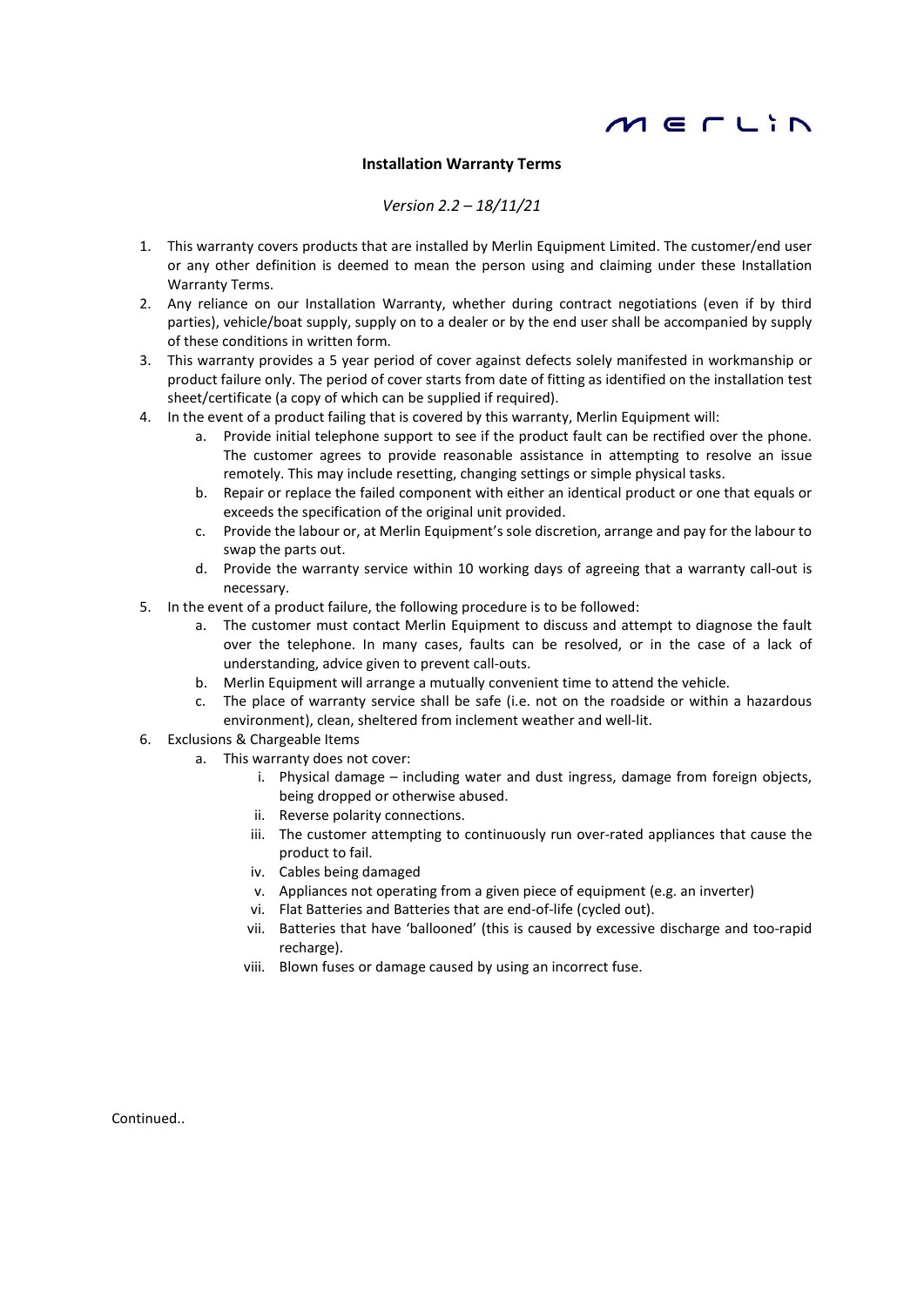ix. Please note that warranty on all Fullriver batteries are subject to and have a pro-rata warranty (covered by our Fullriver Battery Warranty). This provides a discount against new, replacement, like-for-like batteries on a sliding scale. The credit provided is:

| Year 1: | 100% of battery value |
|---------|-----------------------|
| Year 2: | 80% of battery value  |
| Year 3: | 60% of battery value  |
| Year 4: | 40% of battery value  |
| Year 5: | 20% of battery value  |

The labour cost of changing the battery, carriage (if appropriate) and travelling shall also be credited on the above sliding scale against an invoice that is raised by Merlin Equipment – the balance of which shall be paid by the customer.

- x. Please note that all other lead/acid batteries (non-Fullriver) carry a 1 year warranty only regardless of this warranty. Lithium Ion Batteries are covered for a full 5 years/Or to number of prescribed cycles (subject to the manufacturer's provided warranty terms).
- xi. Failure of our product that has been caused by a third party product.
- xii. Items that are outside of the warranty period
- xiii. Damage to equipment fitted to vehicles that have been in long term storage/layup where an appropriate lay-up procedure has not been followed.
- xiv. Use of the product that is not in accordance with the manufacturer supplied manual xv. Tampering of a product or one that has been modified in any way.
- xvi. Lightening Damage
- xvii. Products that exhibit burnt track damage on internal PCBs
- xviii. Merlin Equipment shall not pay for repair work by the Customer or any third parties that has not been expressly authorised in writing.
- b. Warranty call-outs that were a result of the end-user refusing to co-operate with reasonable pre-call out requests such as simple fault finding, resetting etc (as per 3a and 4a above) shall, at our discretion, be charged as per Condition 5e.
- c. In the event of no-shows or us not being able to perform the warranty actions due to being prevented from accessing a site, the site closing or the vehicle/boat not being available etc, we shall, at our discretion charge as per section 5e.
- d. In the event of call-out and a non-warranty item being the cause of the fault, the Customer agrees to cover the cost of the call-out and replacement part. Please note that it may not be obvious at the time of call-out and non-warranty identified only once the product is returned to our workshop facility. In all cases Merlin Equipment shall inform the customer of nonwarranty items within 10 working days. The charges made shall be as per Condition 5e.

Continued..